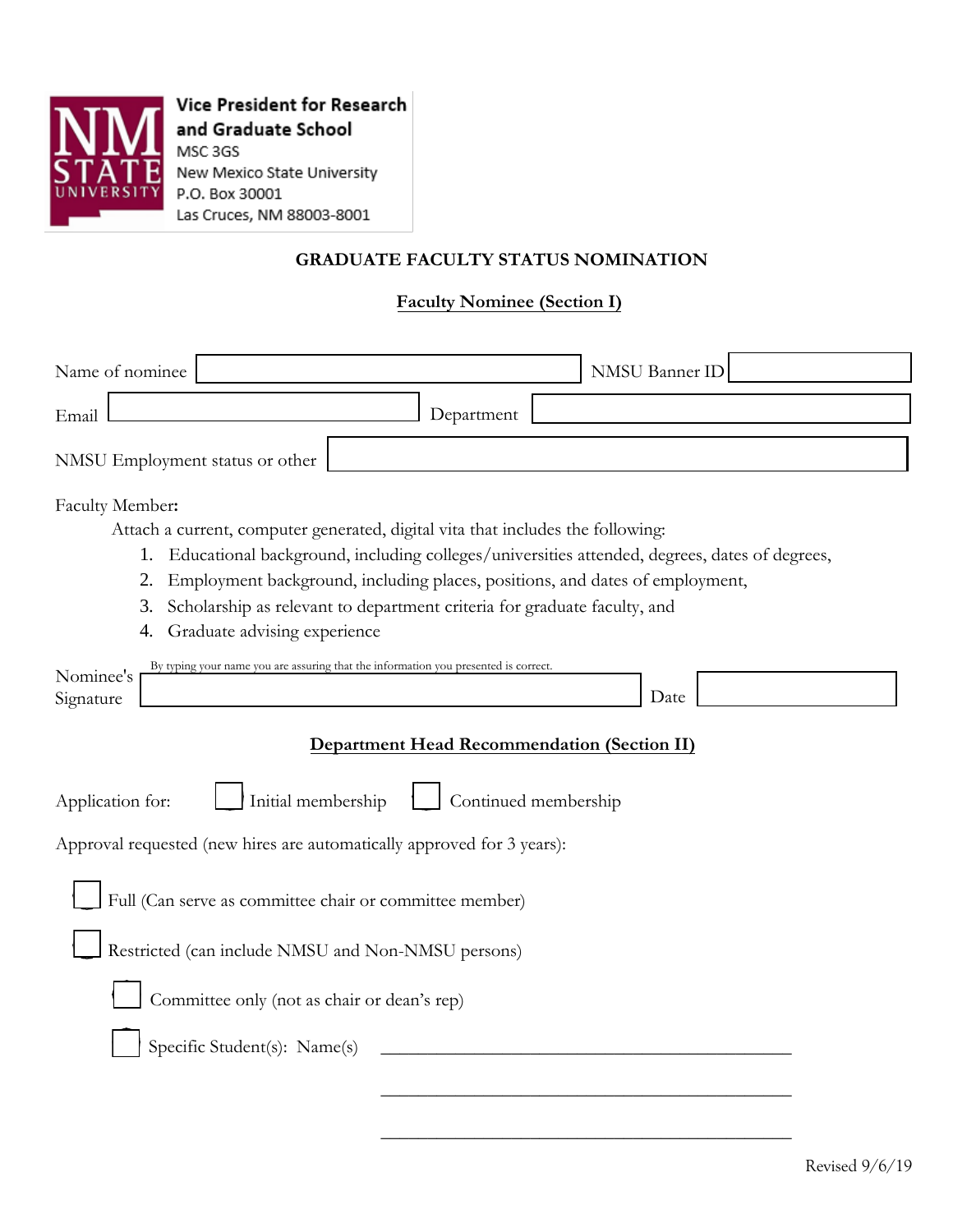Please provide the following information: (Limit to 2500 characters with spaces)

- 1. Does the candidate meet or exceed expectations in the last three years?
- 2. What is the candidate's allocation of effort?
- 3. Provide a brief assessment of the candidate's qualifications and productivity, as relevant to the evaluation criteria set out in the Department's functions and criteria statement.

| $\overline{\phantom{a}}$        | as a capture and compared to be the thoughting there are incontribution to be presented to extract to |  |
|---------------------------------|-------------------------------------------------------------------------------------------------------|--|
| 10 <sup>4</sup><br>-lead<br>້ີ້ |                                                                                                       |  |
| $\sim$                          |                                                                                                       |  |
| Signature                       |                                                                                                       |  |

By typing your name you are assuring that the information you presented is correct.